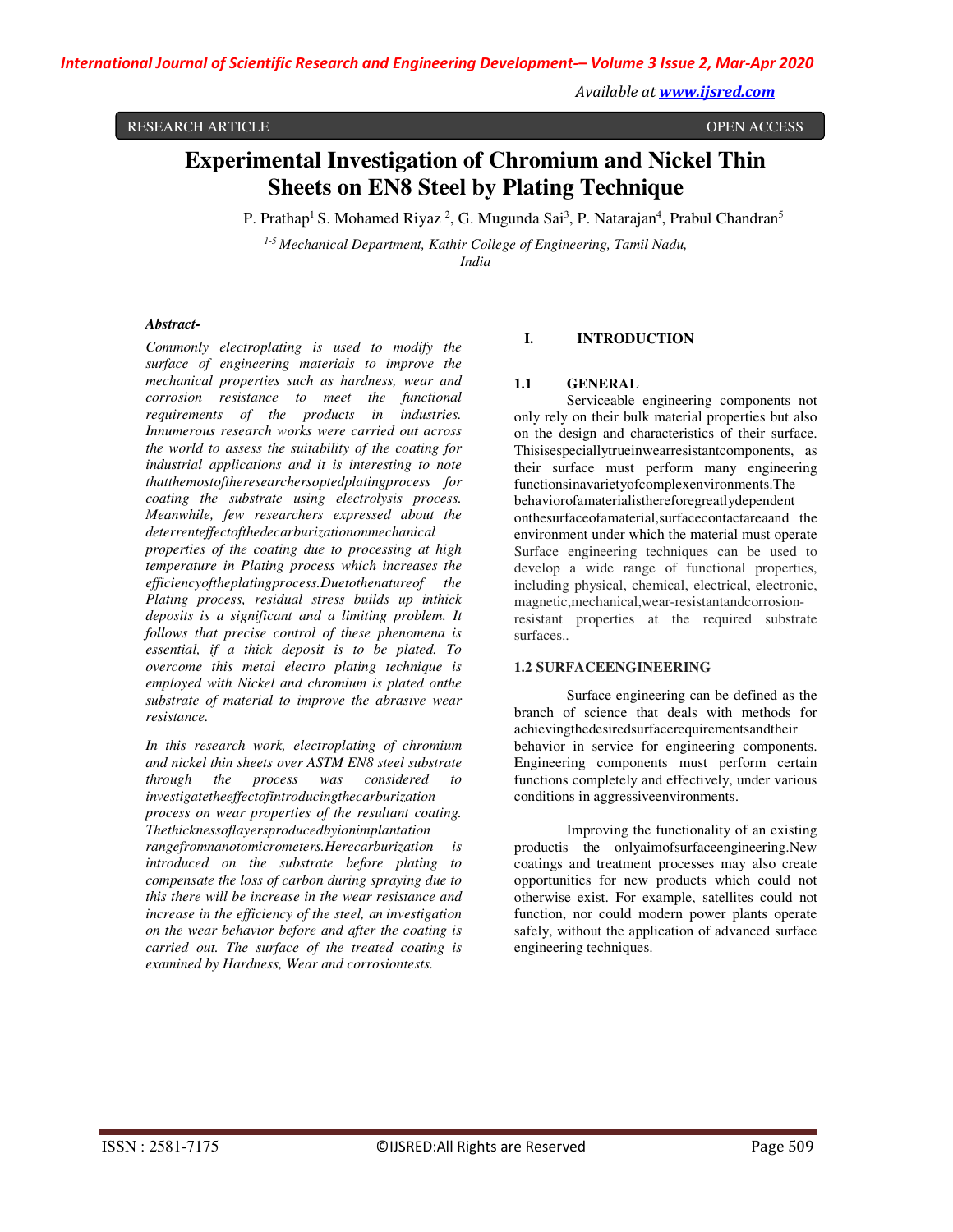#### **1.3**. **STEEL**

Steel is an alloy of iron and other elements, primarily carbon, widely used in construction and other applications because of its high tensile strength and low cost. The base metal, iron, is able to take on two crystalline forms, body centeredcubicandfacecenteredcubicdependingon its temperature. Carbon, other elements, and inclusions within iron act as hardening agents that preventthemovementofdislocationsthatotherwise occur in the crystal lattices of ironatoms.

## **1.4 EN8 STEEL**

EN8 steel is one of the key material options that we have stocked here at Parkside Steel, taking the pride of place in our range of alloy steel and black carbon rounds as well as the alloy rounds and bright carbon.

The best applications of EN8 steel leads to those which have superior qualities to mild steel are required, but where the additional. Expense of alloy steel cannot be justified. The chemical compositionof this steel is also known as 080A42 which includes carbon, silicon, manganese, sulphur and phosphorus.

EN8 is a through-hardening medium carbon steel which is often used for making shafts, gears, and studs. EN8 steel bar or threaded steelbar is a hard and tough medium carbon steel which is usuallyusedfor makingshafts,gears,and studs. EN8 steel can be machined very simply. The small amount of<br>carbon ranges from 0.16 to 0.3%. Carbon steel ranges from 0.16 to 0.3%. Carbon steel has more carbon, up to 2%, and this allows it to be hardened andtempered.

## **1.5 EN8 STEELPROPERTIES**

EN8 is a very popular grade of throughhardening medium carbon steel, which is readily machinable in any condition. EN8 is suitable for the manufacture of parts such as general-purpose axles and shafts, gears, bolts and studs for suchapplications the use of EN8D (080A42) is advisable. It is also available in a free-machining version, EN8M (212A42)

Goodheattreatmentresultsonsectionslarger than 63mm may still be achievable, but it should be notedthata lossinmechanicalpropertieswouldbe apparent approaching the center of thebar

# **1.6 MECHANICALPROPERTIES**

| Property                       | <b>Ouantity</b>              |                                    |
|--------------------------------|------------------------------|------------------------------------|
| <b>Max Stress</b>              | 700-850<br>$n/mm^2$          |                                    |
| Yield<br><b>Stress</b>         | 465<br>n/mm <sup>2</sup> Min | (up to 19mm)<br>LRS)               |
| $0.2\%$ Proof<br><b>Stress</b> | 450<br>n/mm <sup>2</sup> Min | (up to 19mm<br>LRS)                |
| Elongation                     | $16\%$ Min                   | $(12\% \text{ if cold})$<br>drawn) |
| Impact<br><b>KCV</b>           | 28 Joules Min                | (up to 19mm<br><b>LRS</b>          |
| Hardness                       | 201-255<br><b>Brinell</b>    |                                    |

#### **1.7 CHEMICALCOMPOSITION**

| Component  | Composition     |
|------------|-----------------|
| Carbon     | $0.36 - 0.44\%$ |
| Silicon    | $0.10 - 0.40\%$ |
| Manganese  | $0.60 - 1.00\%$ |
| Sulphur    | $0.050$ Max     |
| Phosphorus | $0.050$ Max     |
| Chromium   |                 |
| Molybdenum |                 |
| Nickel     |                 |

# **1.8 INTRODUCTION TO CHROMEPLATING**

Chrome plating also referred to as chrome which is a technique of electroplating a thinlayer of chromium onto a metal object. Sometimes, a less expensive imitator of chrome may be used for aestheticpurposes.

#### Process:

Chrome plating a component typically includes these stages:

- Degreasing to remove heavy soiling
- Various pretreatments depending on thesubstrate
- Placement throughthechromeplatingis allowed to warm to solutiontemperature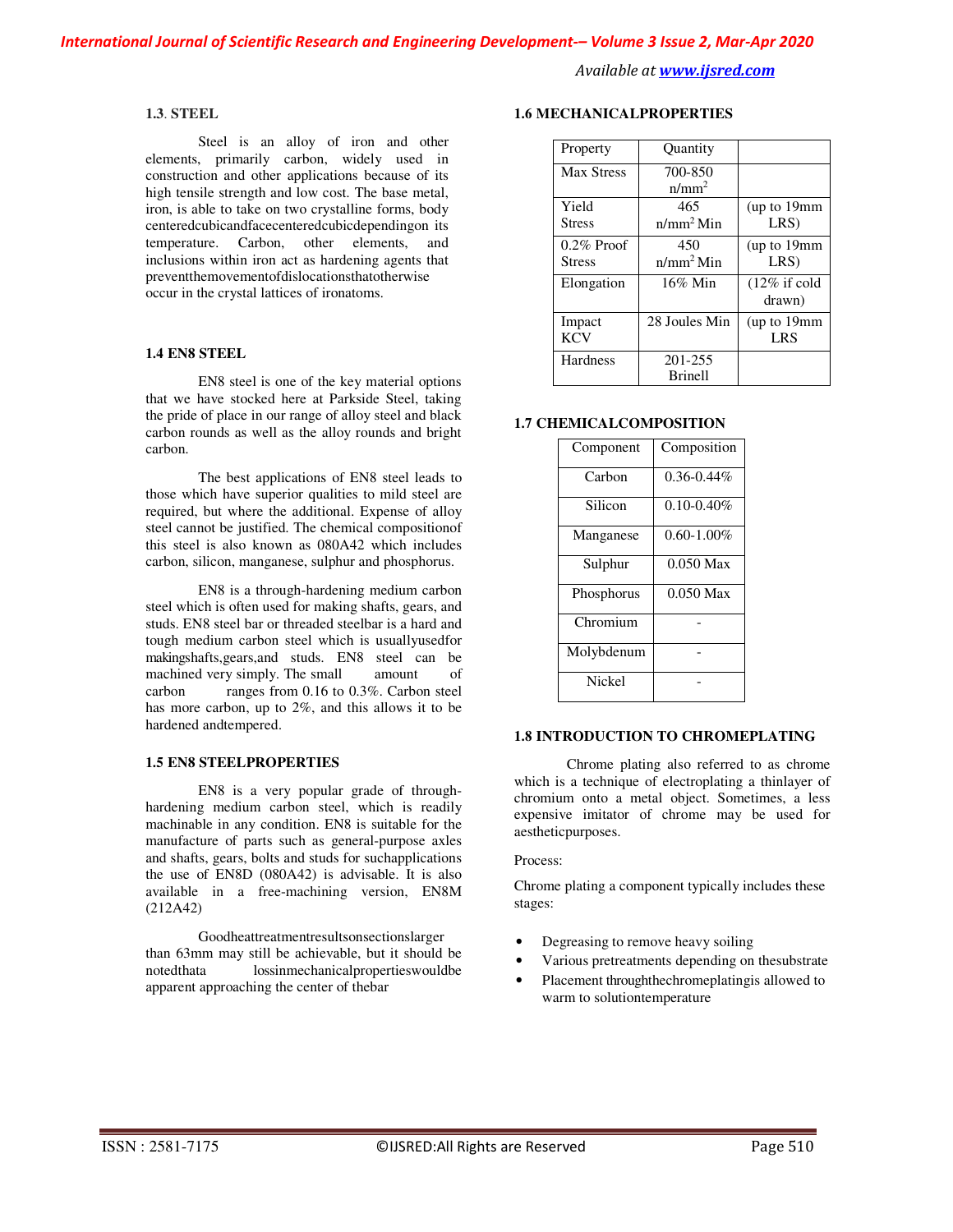• Application of plating current for the required time to attain the desiredthickness

## **1.9 APPLICATION**

Atfirstglance,chromeplatingmayappearto beapurelyaestheticfinish.Whilechromeplatingdoes offer an attractive finish for a wide range of products and hard chrome surfaces which is ideal for a multitude of other industrial applications, including:

- Hydraulic cylinders andpistons
- Automotive and mechanicalcomponents

• Rolls, molds, dies, screws and other forming surfaces

- Press punches andtooling
- Shafts and rotors for pumpapplications
- Components used in textiles andprinting

# **1.10 INTRODUCTION TO NICKELPLATING**

Electroless nickel plating is a form of alloy treatment designed to increase resistance and hardness in a metal or plastic. The electroless nickel plating process is simpler than its counterpart electroplating. Electric current is not required to pass through the chemical bath solution in order to initiate the plating process. Instead, the metal surface goes through a series of cleaning and auto-catalytic reactions, which Electro-Coatings have perfected.

#### **1.11 TYPES OF NICKELPLATING**

There are many products on the market that incorporate a type of nickel plating in the manufacturing process.

- Bright nickelplating
- Electroless nickelplating
- Dull nickelplating

There are a variety of advantages and disadvantages for each coating and each one more suitable for some items than others.

#### **1.12 ELECTRO PLATED NICKEL(BRIGHT)**

#### **1.12.1 PROPERTIES**

To add bright nickel plating to an item, it must be submitted to an electric current. Bright mirror like finish produced by Bright Nickel plating due to its elevated sulphur content. However, it produces high

Leveling properties to hide polishing lines and any other imperfections of the surface of a material.

## **1.12.2 APPLICATION**

Bumpers, rims, exhaust pipes and trims for cars, and bikes as well as plumbing and also ideal for restoring any machinery mechanisms that are worn.

## **II. PROBLEM IDENTIFICATION**

#### **2.1 PROBLEM DEFINITION**

- MediumcarbonsteelEN8steeliswidelyusedin heavy industrial applications such as valves and joints of pipelines.
- However, the material loss due to corrosion reduces the efficiency and life time of the material.
- Duetothiswearresistanceandefficiencyarenot been effective in the low carbonsteel.

# **III. METHODOLOGY**

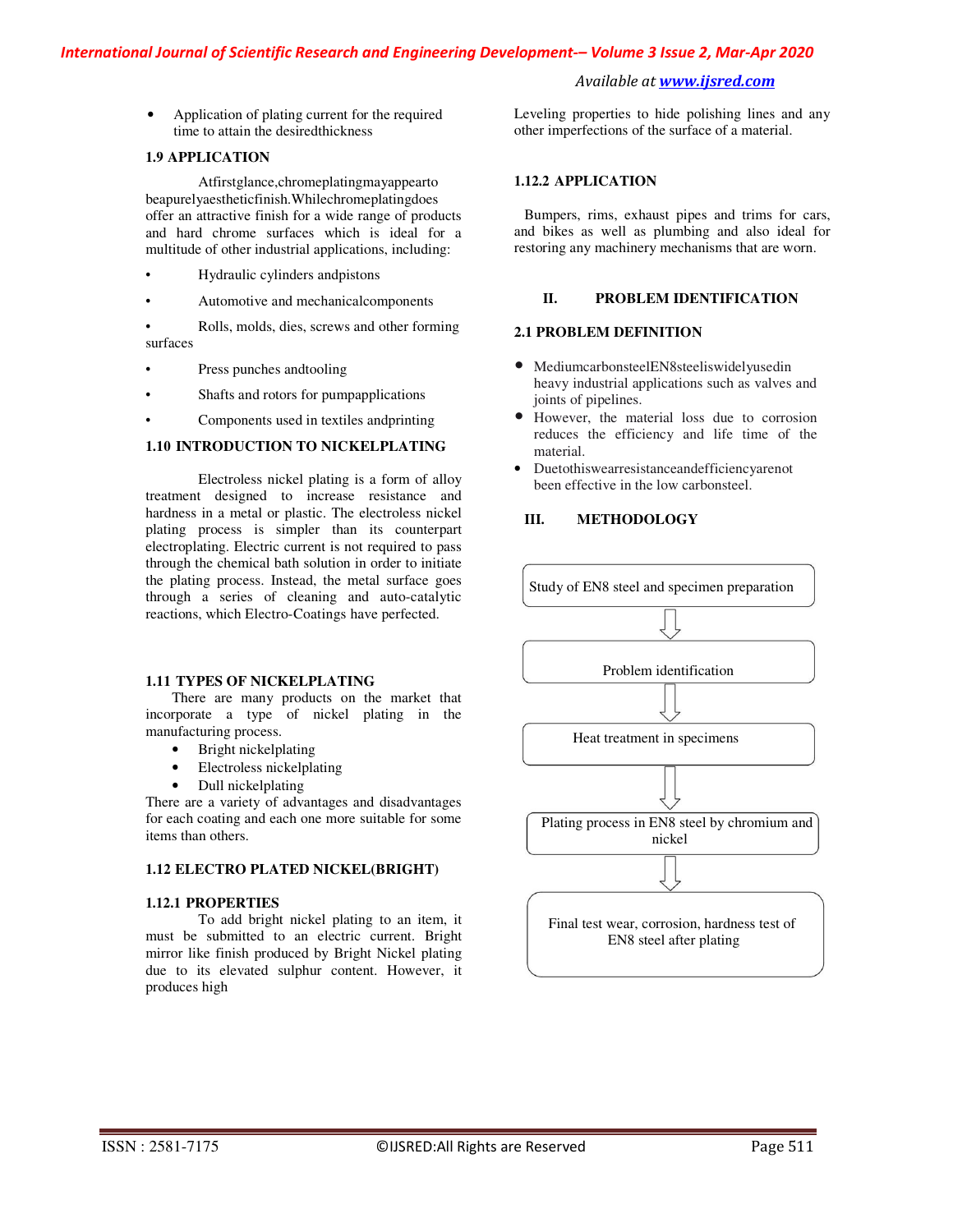## **IV. EXPERIMENTALDETAILS**

#### **4.1 PLATING PROCESS ONMEDIUM CARBON STEELPLATE**

Steel is commonly considered carbon steel when no minimum content is specified for any alloyingelement(forexample,aluminium,chromium,

nickel, molybdenum, vanadium, etc.) or any other element is being added in obtaining a desired alloy effect. The manganese does not exceed 1.65%, the specified minimum for copper in about less than 40% orexceed

.60% and silicon does not exceed .60%. Alro stocks ASTM A-36 carbon hot rolled steel, the most commonly used mild/hot-rolled steel in sheet and plate.

Carbon levels are divided as follows:

Low carbon =  $.06\%$  to  $.25\%$  carbon content (mild steel)

Medium carbon =  $.25\%$  to  $.55\%$  carbon content (medium steel)

High carbon  $=$  >.55% to 1.00% carbon content (hard steel)

Carbon grades are available in the following grade series:

 $10XX =$  non-resulpherized carbon steel, with manganese 1.00% maximum (for example 1018, 1045 and 1050).

11XX=resulpherizedcarbonsteel(forexample1117, 1141 and1144).

12XX = rephosphorized and resulpherized carbon steel (for example 12L14 and 1215).

## **4.2 HEATTREATMENT**

Heat treatment process effect on material structure and grains. Most carbon steels and carbon alloy steels can be heat treated for the purpose of improving mechanical properties such as tensile and yield strength





# **4.10ELECTROPLATING PROCESS STEPS**

#### **4.3 HEAT TREATMENT OFFERROUS METALS**

All heat-treating operations involve the cooling and heating of metals and the common types of heat treatment for ferrous metals are hardening, tempering, annealing, normalizing, and case hardening.

## **4.4 HARDENING**

A ferrous metal is normally hardened by heating a metal to the required temperature and it is cooled rapidly by inserting the hot metal into a quenching medium, such as oil, water, orbrine.

#### **4.5 TEMPERING**

Steelisusuallyharderthannecessaryand too brittle for practical use after being hardened. Severe internal stresses are set up during the rapid cooling of themetal.

## **4.6 NORMALIZING**

Ferrous metals are normalized to relieve the internal stresses produced by machining, forging, or welding. Normalized steels are harder and stronger than annealed steels.

#### **4.7 CASEHARDENING**

Case hardening is an ideal heat treatment for parts which require a wear-resistant surface and a tough core, such as gears, and so forth. The most common case-hardening processes are carburizing and nitriding.

#### **4.8 SOLUTION HEATTREATMENT**

The tensile strength of many nonferrous alloyscanbeincreasedbycausingthematerialswithin thealloytogointoasolidsolutionandthencontrolling the rate and extent of return to an altered mechanical mixture. This operation is called solution heat treatment

## **4.9 ELECTRO PLATINGPROCESS**

The electroplating is depositing a superior or more noble metal on a base metal by help of electrolysis.

For example, metals like iron are coated with deposits of nickel or chromium by electroplating to protect it from corrosion. Picture frames and machinery parts are often chromium-plated to protect them from corrosion and at the same time to give them a goodappearance

In an electroplating process, the object to be electroplated is made the cathode in the solution of a salt of the coating metal.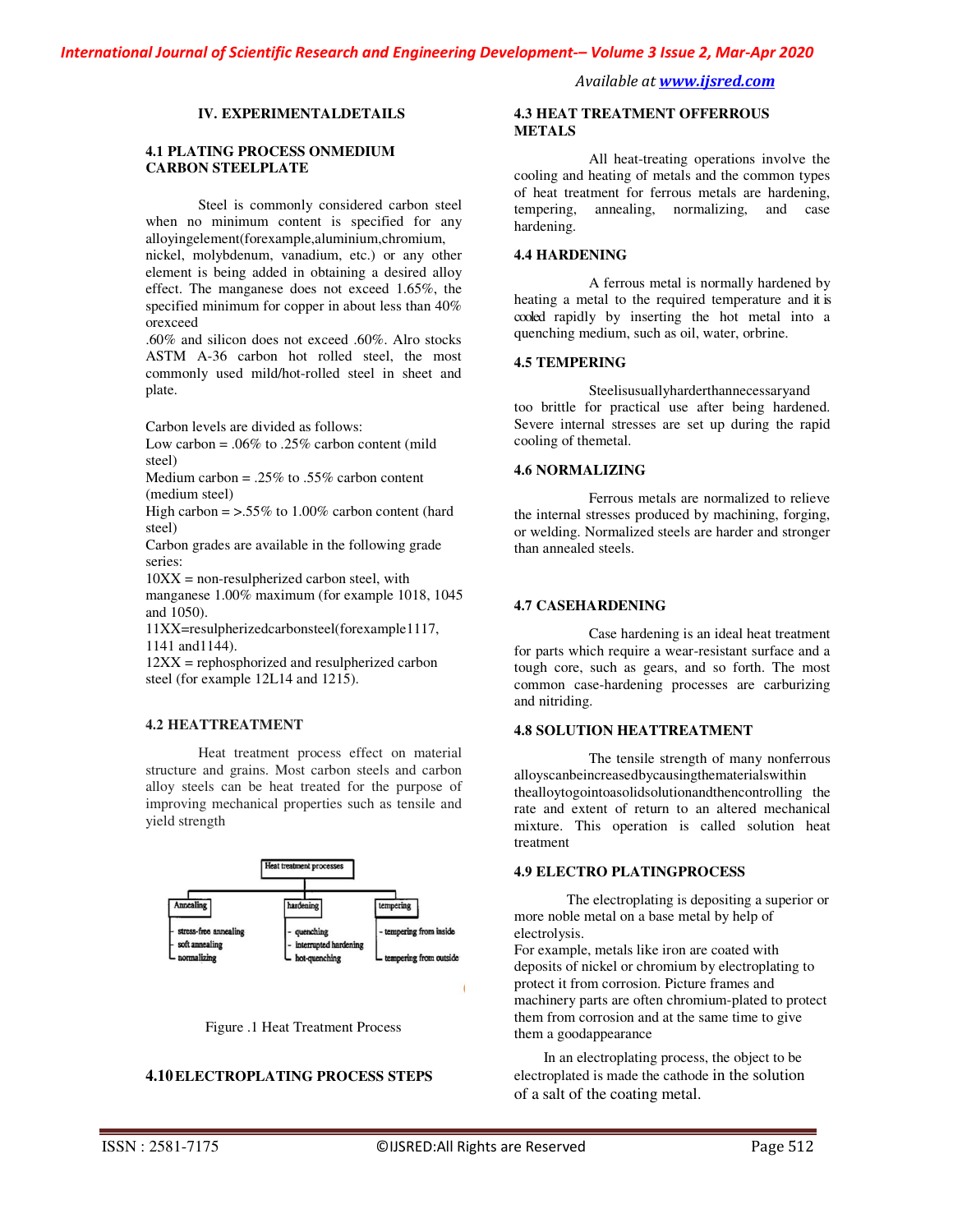# *International Journal of Scientific Research and Engineering Development-– Volume 3 Issue 2, Mar-Apr 2020*



## Figure.2 Plating Process

When DC is applied to the electrodes, current starts flowing through the electrolyte. The metal ion moves towards the article and it get deposited on it. The voltage requirement is small usually about the order of 1 - 16 volts only.

## **4.11 ELECTROLYTICBATH**

The electrolyte used in electrolytic bath depends on the nature of the metal which has to be deposited. The electrolytic deposits provided by electroplating are crystalline in nature. The temperature should also be maintained at a proper level. By experiments, a certain optimum value of current density and temperature has been worked out for each electrolyte. The optimum values of current densities and temperatures for different electroplating processes are shown in the table.

# **4.12 EN 8 STEEL**



Figure.3 EN 8 steel

*Available at www.ijsred.com*



Figure.4 EN 8 steel machined sample





Figure.5 Plated samples (a) Nickel (b) Chromium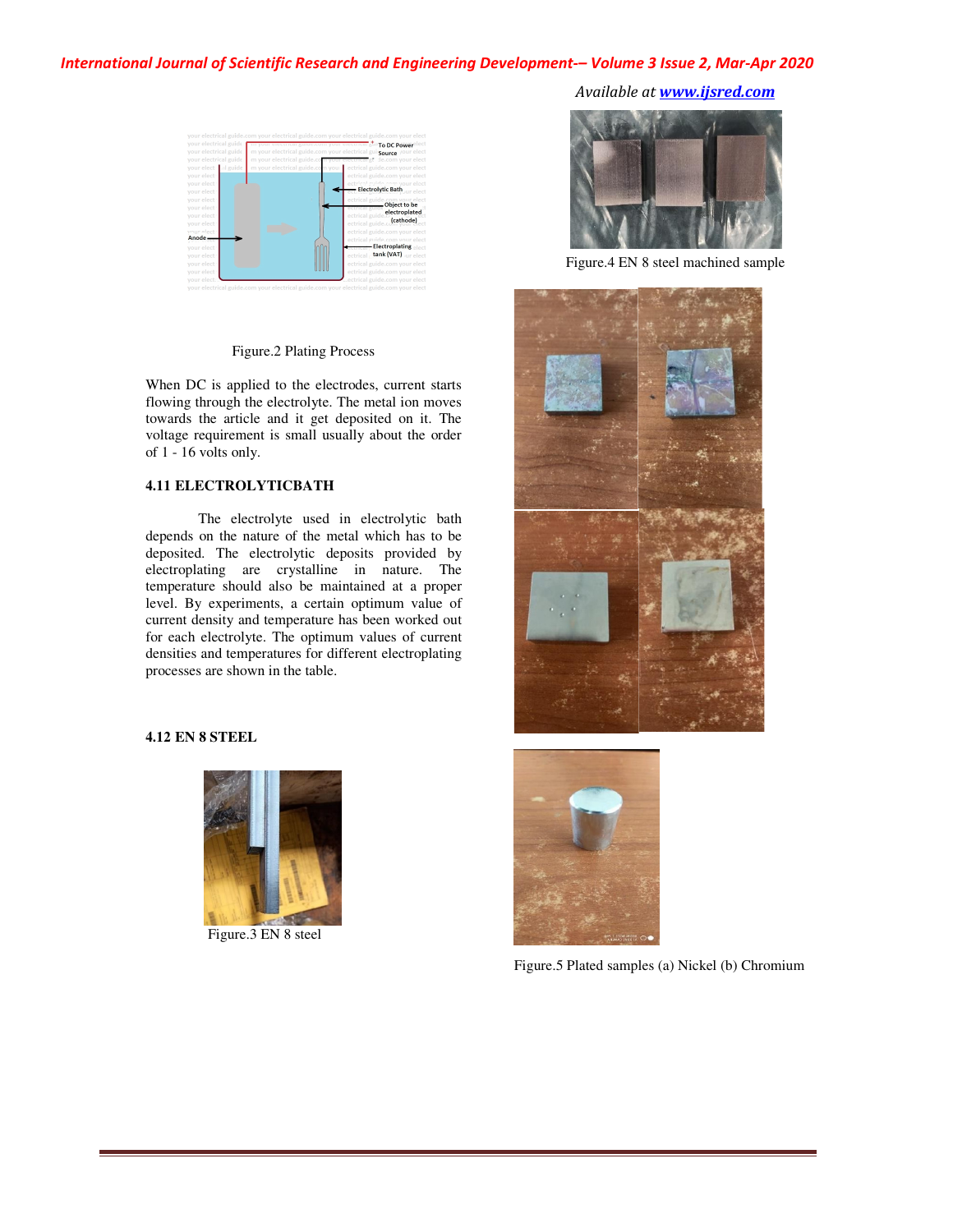*International Journal of Scientific Research and Engineering Development-– Volume 3 Issue 2, Mar-Apr 2020*

*Available at www.ijsred.com*

## **V. RESULTS ANDDISCUSSIONS**

#### **5.1 CORROSIONTEST**

The salt spray test is a standardized and popular corrosion test method, used to check corrosion resistance of materials and surface coatings Salt spray testing is an accelerated corrosion test that produces a corrosive attack to coated samples inorder to evaluate the suitability of the coating for use as a protective finish. Test duration depends on the corrosionresistanceofthecoating;generally,themore corrosionresistantthecoatingis,thelongertheperiod of testing before the appearance of corrosion/ rust. ASTM B117 was the first internationally recognized salt spray standard, originally publishedin 1939. Other important relevant standards are ISO9227, JIS Z 2371 and ASTM G85.

## **5.2 CORROSION TEST PARAMETERS**

## **Table 5.1Corrosion testParameters**

| <b>SALT SPRAY TEST AS PER ASTM B117-19</b> |                                            |                                |                     |
|--------------------------------------------|--------------------------------------------|--------------------------------|---------------------|
| SL.N<br>O                                  | <b>TEST</b><br><b>CONDITI</b><br>ON        | <b>REQUIREME</b><br><b>NTS</b> | ACTU<br>AL          |
| 1                                          | Chamber<br>Temperatur<br>e                 | $35+2$ °C                      | $34.3 -$<br>35.6 °C |
| $\overline{2}$                             | pH of<br>solution                          | 6.5 to 7.2                     | 6.3                 |
| 3                                          | Air<br>Pressure                            | 12 to 18psi                    | 15psi               |
| 4                                          | Concentrati<br>on of<br>sodium<br>chloride | 5%                             | 5.0%                |
| 5                                          | Collection<br>of solution<br>Per Hour      | $1$ to $2$ ml                  | $1.2 \text{ ml}$    |
|                                            | <b>Test Hours</b>                          | 24hrs                          | 24hrs               |

## **5.3 CORROSION TEST SAMPLES**



Figure.6 Chromium sample



Figure.7 Nickel sample

#### **5.4 ROCKWELL HARDNESSTEST**

The Rockwell scale is a hardness scale based on indentation hardness of a material. The result is a dimensionless number noted as HRA, HRB, HRC, etc., where the last letter is the respective Rockwell scale.

## **5.5 ROCKWELL HARDNESSTEST**

Load on indenter (kg): 100 kg

Diameter of indenter (mm): 2.5mm

#### **5.6WEAREXAMINATION Material Specification**

Dimension = 50mm x 30mm<br>Length = 50mm

 $=50$ mm

PIN-ON-DISC TEST

The pin was held against the counter face of arotating discwithweartrackofsquare12×12mm.Thepinwas loaded against the disc through a dead weight loading system. The test procedure is asfollows:

- $\triangleright$  Initially, pin surface was made flat such that it will support the load over its entire cross-section called first stageRun-in-wear was performed in the next stage/ secondstage
- $\triangleright$  Final stage/ third stage are the actual testing called constant/ steady state wear.



Figure.8 Pin on Disc setup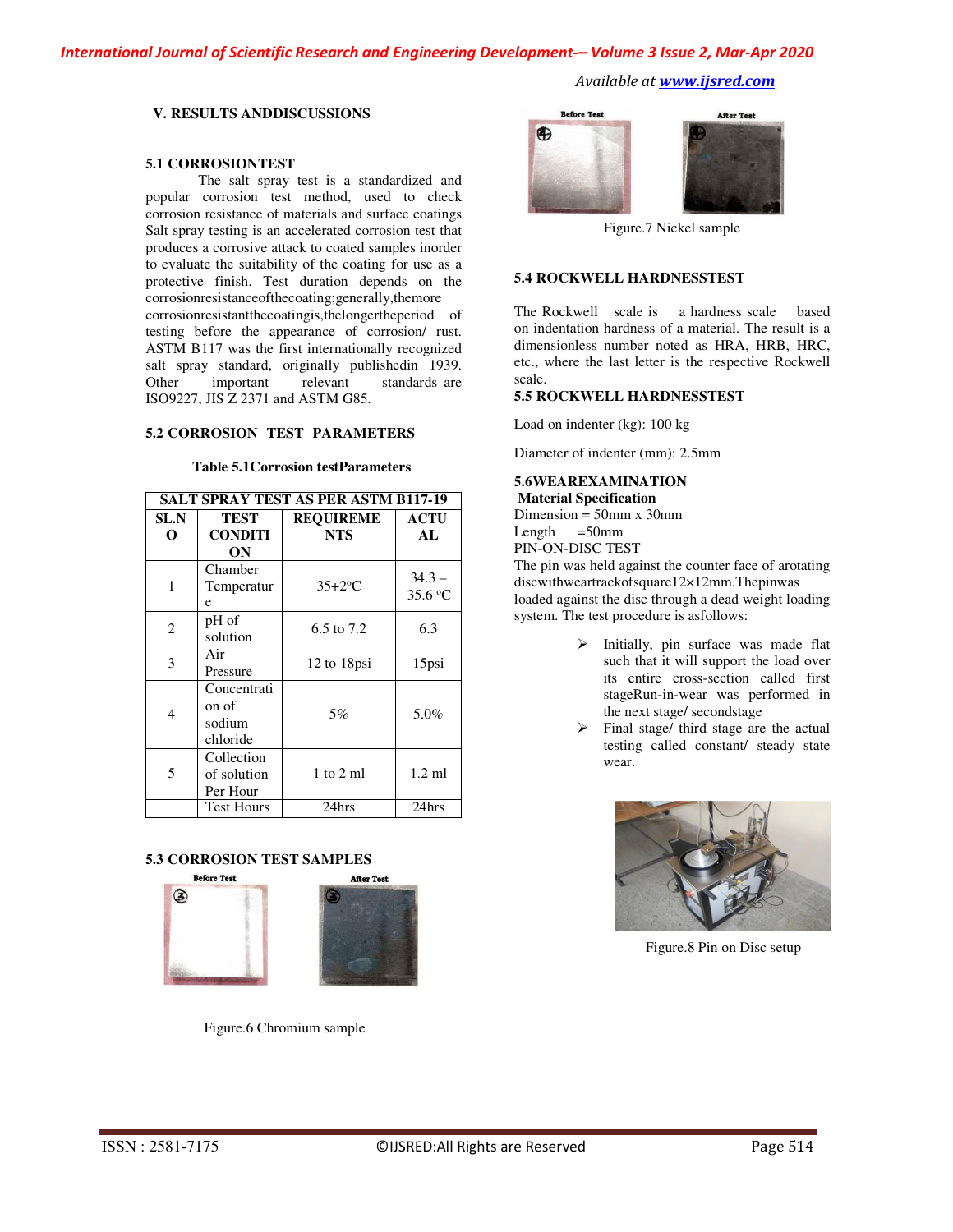#### **Table 5.2 Wear test result for EN8**

|                                 |    |      | Time in Frictional Coefficient Wear in<br>Minutes force $(N)$ of friction Microns |        |
|---------------------------------|----|------|-----------------------------------------------------------------------------------|--------|
|                                 | 0  | 3.34 | 0.133                                                                             | 38.37  |
|                                 | 5  | 3.83 | 0.153                                                                             | 115.53 |
| EN <sub>8</sub><br><b>STEEL</b> | 10 | 3.80 | 0.152                                                                             | 211.83 |
|                                 | 15 | 3.70 | 0.148                                                                             | 306.79 |
|                                 | 20 | 3.68 | 0.147                                                                             | 401.62 |
|                                 | 25 | 3.68 | 0.147                                                                             | 498.45 |
|                                 | 30 | 3.65 | 0.146                                                                             | 591.20 |

**Table 5.3 Wear test results for Chromium** 

| <b>CHROMIUM</b> | Time in<br>Minutes | Frictional<br>force $(N)$ | Coefficient<br>of friction | Wear in<br>Microns |
|-----------------|--------------------|---------------------------|----------------------------|--------------------|
|                 | $\overline{0}$     | 3.24                      | 0.133                      | 28.37              |
|                 | 5                  | 3.73                      | 0.133                      | 90.53              |
|                 | 10                 | 3.81                      | 0.132                      | 176.83             |
|                 | 15                 | 3.70                      | 0.138                      | 201.79             |
|                 | 20                 | 3.66                      | 0.133                      | 222.62             |
|                 | 25                 | 3.65                      | 0.147                      | 290.45             |
|                 | 30                 | 3.62                      | 0.146                      | 331.20             |

#### **Table 5.4 Wear test results for Nickel**

|        |                |      | Time in Frictional Coefficient Wear in<br>Minutes $force(N)$ offriction Microns |        |
|--------|----------------|------|---------------------------------------------------------------------------------|--------|
|        | $\overline{0}$ | 3.32 | 0.133                                                                           | 18.37  |
|        | 5              | 3.73 | 0.123                                                                           | 85.53  |
| NICKEL | 10             | 3.77 | 0.122                                                                           | 161.83 |
|        | 15             | 3.72 | 0.128                                                                           | 186.79 |
|        | 20             | 3.58 | 0.122                                                                           | 201.62 |
|        | 25             | 3.61 | 0.137                                                                           | 288.45 |
|        | 30             | 3.62 | 0.136                                                                           | 301.20 |

## **VI. CONCLUSION**

Thedetailedliteraturesurveyrevealedtheexistenceof a research gap related to addressing of the effects of corrosion of medium carbon steel during high temperatureapplication.Theresearchworkconducted under this background with an aim of improving the corrosion properties of the resultant coating through the introduction of high temperature applicationscope to bridge the research gap. In this research work, coating of on EN8 steel through Plating process was undertaken for the study of corrosion properties. Analysis is made after plating process.Microstructure by Corrosion test, Hardness test and Wear Test is analyzed.

- In corrosion test spots was clearly observed, nocorrosionisobservedinNickelsamplei.e. no red and white spots is observed. In chromiumPlateonlyredspotisobserved.By comparing Nickel sheets are well suited for EN8 steel plating.
- RockwellHardnesstestforEN8Steel,Nickel Plated and Chromium Plated was taken, by comparing the results hardness for Nickel plated sample is increased thanchromium.